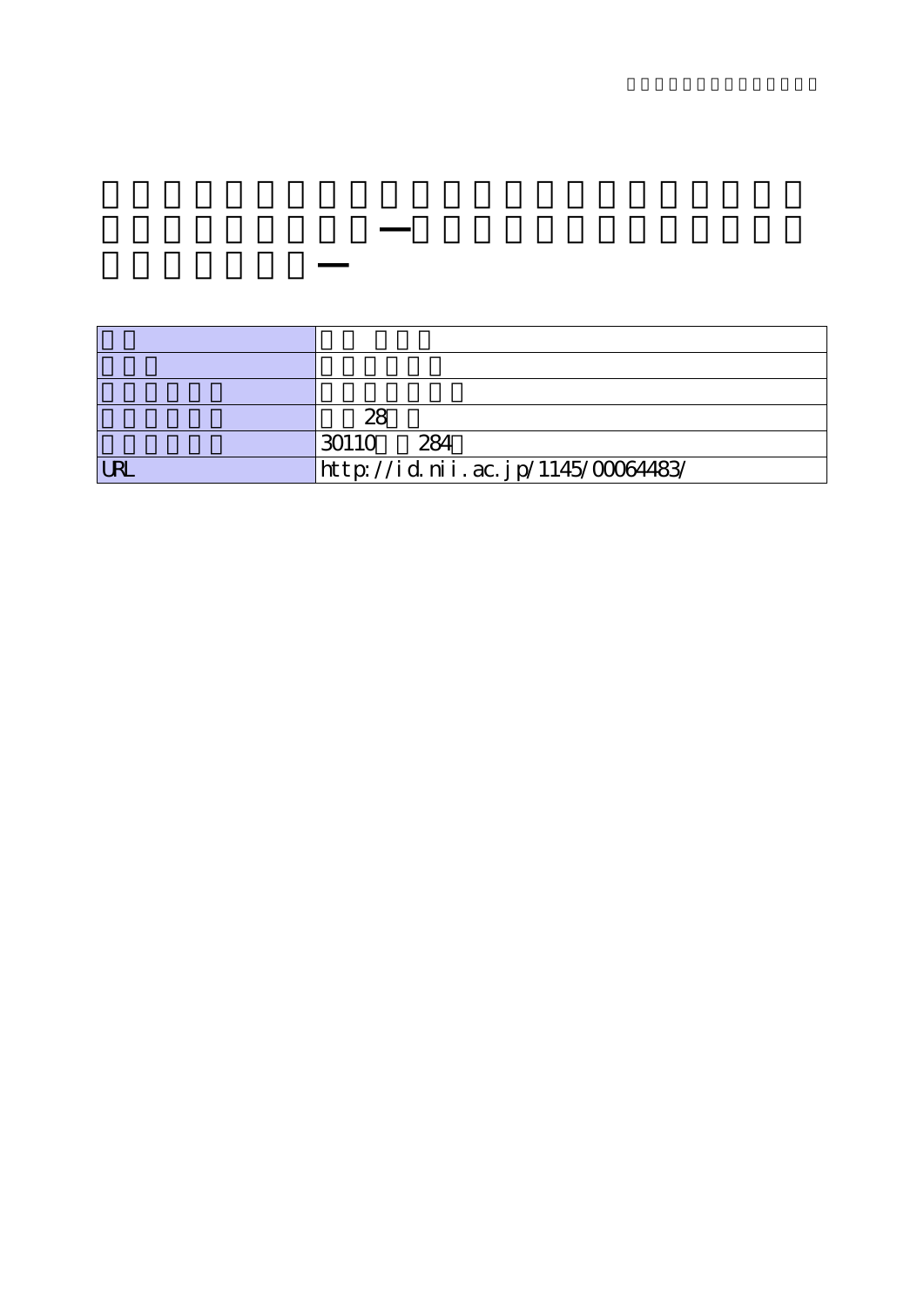# Surface modification of orthodontic stainless steel with bioactive glass

―Obtaining aesthetic surfaceand enamel remineralization ability―

# 2016

Kyotaro Kawaguchi Health Sciences University of Hokkaido Division of Orthodontics and Dentofacial Orthopedics, Department of Oral Growth and Development, School of Dentistry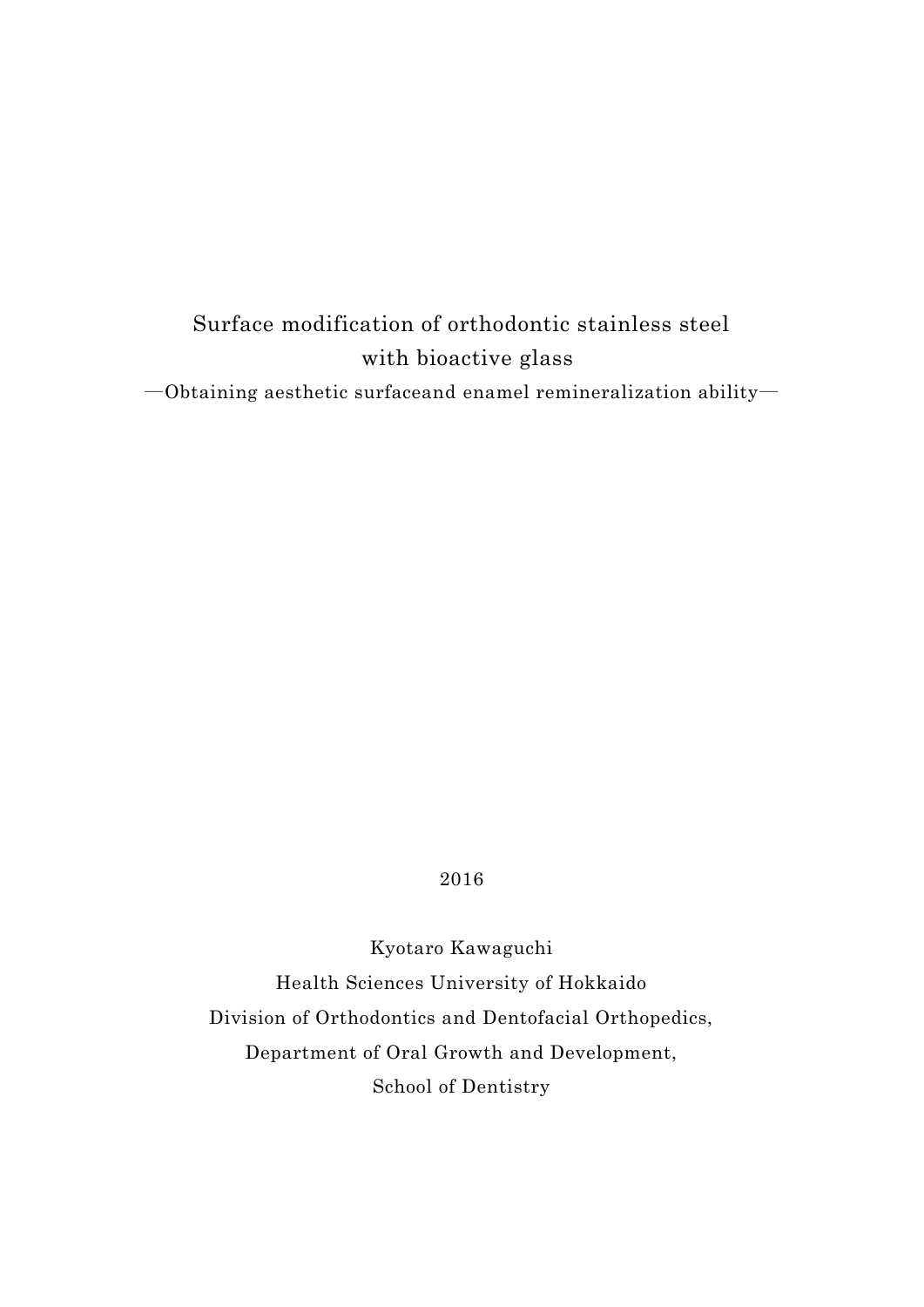## 【INTRODUCTION】

Many orthodontic materials are formed from metals, which typically have superior mechanical properties compared with other materials, but have less aesthetic nature. In addition, orthodontic fixed appliances creates stagnation areas for plaque, rendering tooth cleaning more difficult, and limits naturally occurring self-cleaning mechanisms. Therefore, the enamel surface around bonded brackets is highly susceptible to demineralization. To cope with these problems, novel method of surface modification for orthodontic metallic materials needs to be developed. Recently, the application of bioactive ceramics to medical treatment has been developing. Especially, bioactive glass(BAG) is known to have excellent bio-affinity and ability of induction into mineralization, and it has been drawing attention for therapeutic application such as artificial bone, dental prosthesis, implant and dental abrasive. Electrophoretic deposition(EPD) is a process that colloidal particles including materials such as metals, polymers, and ceramics, suspended in a liquid medium migrate under the influence of an electric field (electrophoresis) and are deposited onto an electrode. EPD has been considered as a noteworthy method because of its high cost-effectiveness.

The purpose of this study is to investigate whether orthodontic metallic material surface, modified with bioactive glass using electrophoretic deposition has superior mechanical properties and aestheticity or not, and to investigate whether BAG coated layer has important biological properties, such as enamel remineralization ability without cytotoxicity.

## 【MATERIALS AND METHODS】

#### Sample Preparation

The BAG with composition of  $SiO<sub>2</sub>$  46.15 mol%, Na<sub>2</sub>O 24.30 mol%, CaO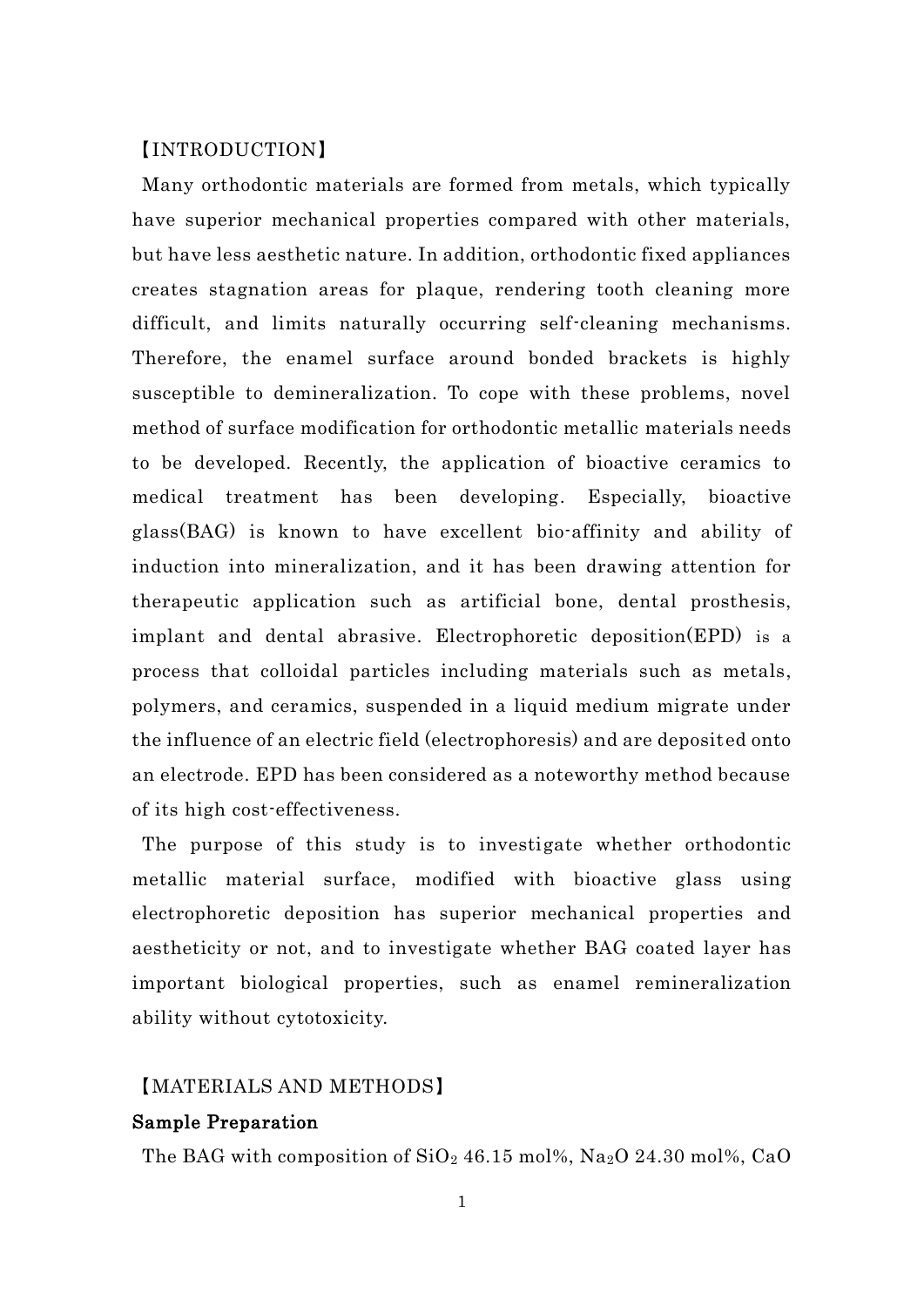26.95 mol% and  $P_2O_5$  2.60 mol% was made by melting method at the 1550℃. The BAG was ground in a ball mill to obtain a particle size D50=1.98μm.

The EPD using BAG suspension on stainless steel disk (14.0 mm in diameter with 2.0 mm thickness) and wire having  $0.43$  mm  $\times$   $0.64$  mm in cross sections was carried out. The deposition was made at constant voltage of 5 V, 10 V, and 15 V, alternating current(AC) or direct current(DC) on 6 occasions in total.

#### Analysis of BAG particles

Composition was assayed by X-ray fluorescence analysis(XRF). The particles were analyzed by X-ray diffraction(XRD) to clarify their crystal structures. Surface states of BAG particles suspended in aqueous alkaline solutions, heated up to 1000℃ were determined by a potentiometric titration method. Size and shape of BAG particle were observed by Scanning Electron Microscopy (SEM).

## Analysis of BAG layer

 Surfaces and cross-sections of the specimens were observed with SEM and analysis with Energy Dispersive Spectroscopy (EDS) was carried out for checking the distribution of elements such as Si,Ca,Na,P,Fe,Ni,Cr. The surfaces of wire specimens were observed by 3D Laser Scanning Microscopes and the surface roughness was calculated. The colors of samples were measured using a color measurement device.

## Estimation of Caries Preventive Possibility

Quantity of ion elution in artificial saliva were determined by inductively coupled plasma atomic emission spectroscopy(ICP-AES).

Disk specimens were immersed in acetic acid solution (pH4.5) for 7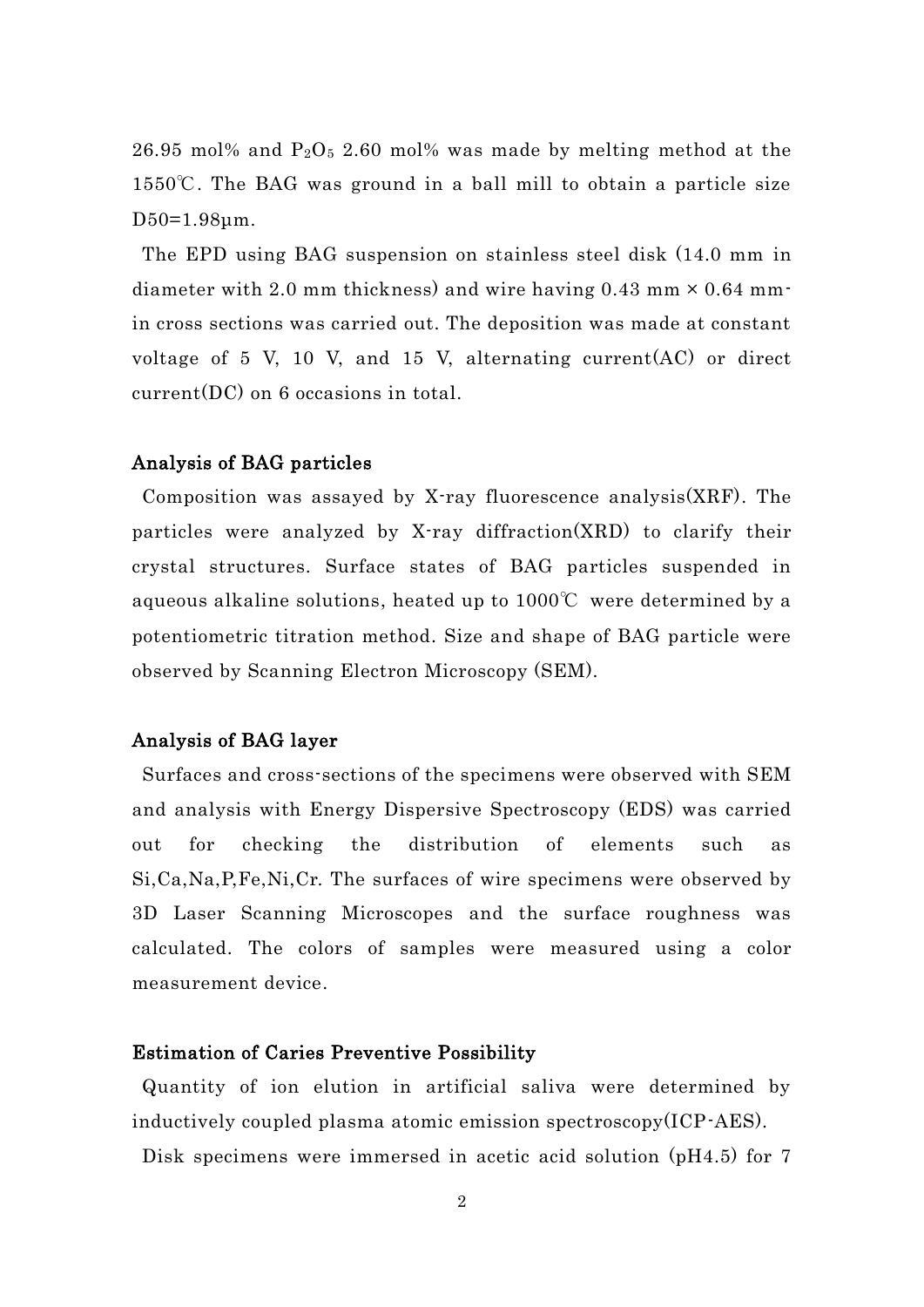days. Time-dependent pH change in the solution was measured using a pH meter during the immersion for acid buffering capacity test.

Human enamel blocks were etched with phosphoric acid gel and immersed in artificial saliva with the specimen disks. Nanoindentation testing of the enamel surfaces was conducted before and after etching, and during the immersion for checking on the extent of enamel remineralization. After immerse period, the enamel surfaces were observed by SEM.

## Cytotoxicity Assay

Disk specimens were immersed in the culture solution  $(MEMa+5\%CS)$ containing L929 cells for 24 hours and then the cell proliferation was estimated using Cell Counting Kit-8 for cytotoxicity assay.

#### Mechanical Properties of Wires

Three-point bending tests, friction test and nanoindentation test were performed for investigating the mechanical properties of wires. Color analysis was performed for evaluation of its esthetics.

#### Statistical Analysis

All data were compared using one-way analysis of variance (ANOVA) and the Tukey test, with  $P \leq 0.05$  for statistical significance.

【RESULTS】

## Analysis of BAG particles

1)XRF

XRF analysis showed coincidence with theoretical composition.

#### 2) X-Ray Diffraction

BAG particles showed amorphous structure.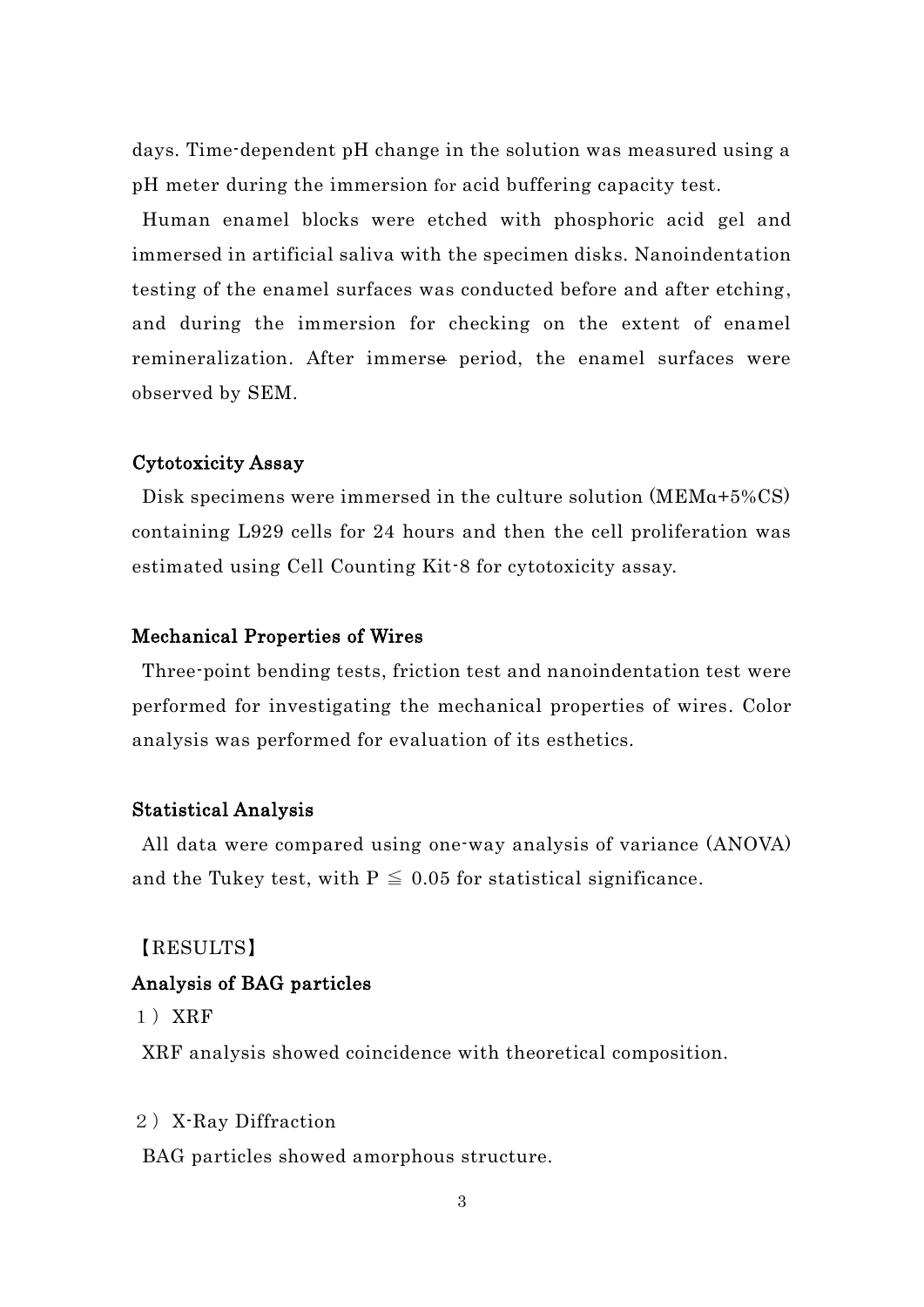3)Potentiometric titration method

The isoelectric point couldn't be determined due to slow declining of pH.

4)Examination with SEM

BAG showed round amorphous particles in size of 2 μm to 6 μm.

## Analysis of BAG Layer

1) Surface observation and compositional analysis with SEM and EDS Compact Homogeneous layer of BAG was observed at the specimens made at 15 V(DC or AC). And the thickness was 3 to 5 µm.

#### 2)Evaluation of surface roughness

All BG-coated wires showed rougher surface than controls.

3)XRD

The peak signal from amorphous structure was observed in BAG layer.

4)Color analysis

The color of all BAG-coated samples showed most naturally whitish at AC15 V.

## Caries preventive possibility

1) Acid Buffering Capacity Test

Time elapsed, Acetic acid solution with BAG-coated disks caused increase of the pH time dependently.

2) Enamel Remineralization Behavior Using Nanoindentation Test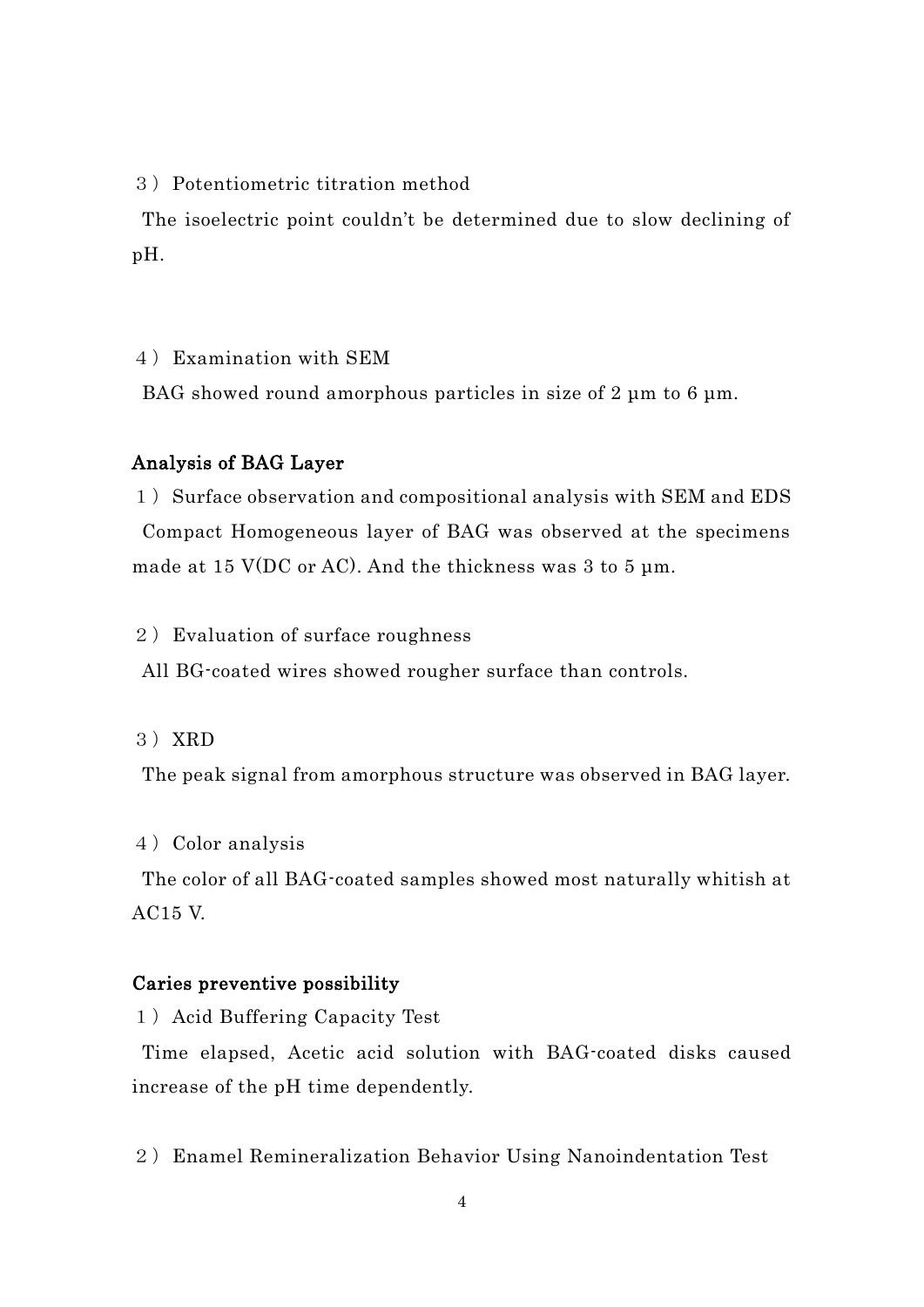The mechanical properties of the etched enamel specimens, immersed with BAG-coated disks recovered significantly, compared to those with the plain disks.

#### 3)Measurement of eluted ions by ICP

Concentration of all ions were significantly higher in the treated samples than in control.

#### Cytotoxicity Assay

There was no significant differences the cell activity between the specimen and the control.

#### Mechanical Properties of Wires

1) Three-point Bending Test

It showed the significantly lower elastic module in all of BAG-coated wires compared with that in the control.

## 2) Friction Test

 The wires BAG-coated at 15V had greater static frictional force compared to the controls. Significant differences was not observed within the BAG coated wires.

## 3) Nanoindentation Test

In both of hardness and elastic modules, all of BAG-coated wires showed a significantly lower value than the control. The wires with BAG-coated at 15V showed a significantly higher values compared with the wires BAG-coated at 10V.

## 【DISCUSSION】

Relatively higher voltage condition (10 V, 15 V of DC or AC) was